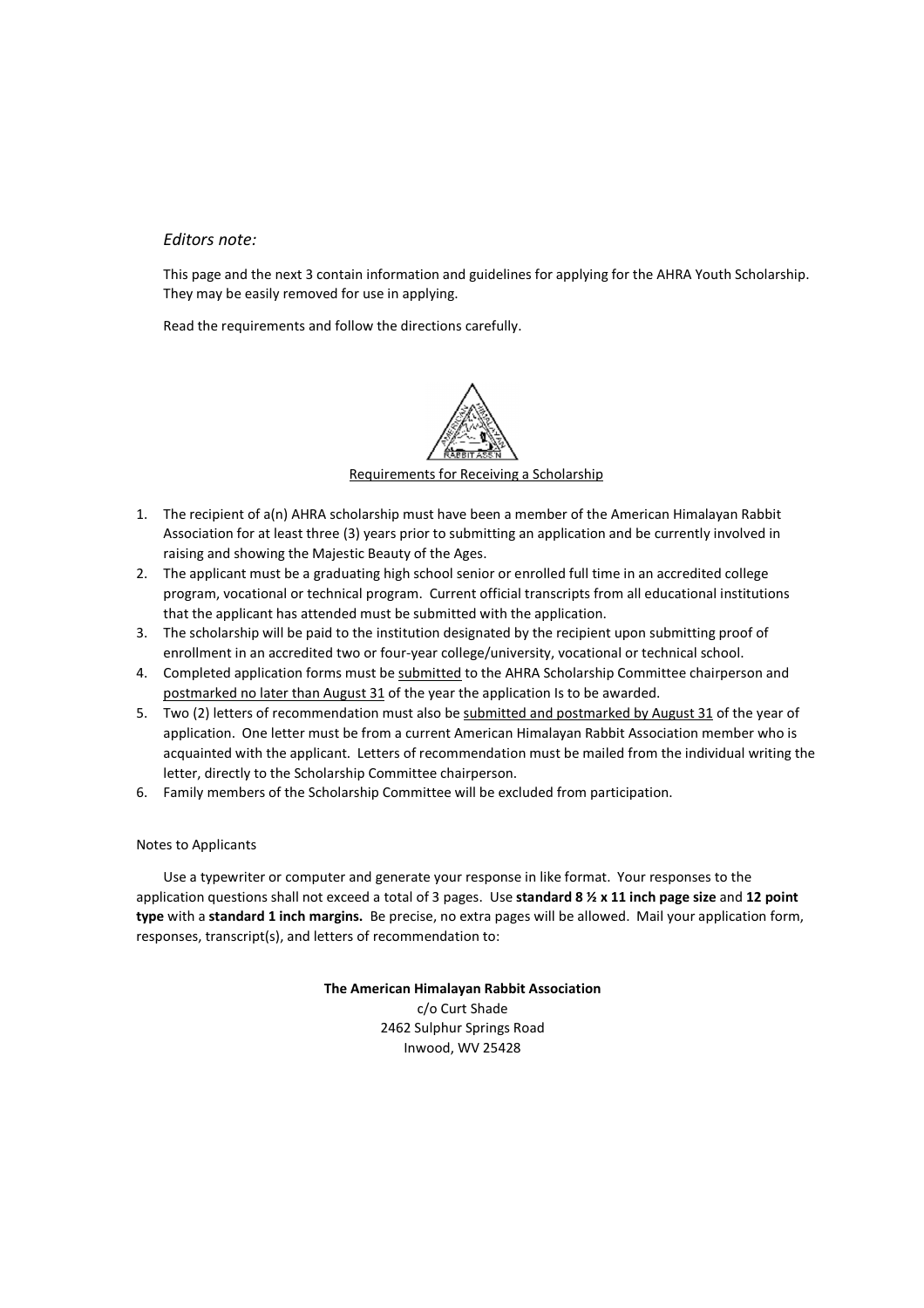# AHRA Scholarship Application

# **American Himalayan Rabbit Association Youth Scholarship Application Part 1**

*I hereby apply for a scholarship under the American Himalayan Rabbit Association Scholarship Program and submit the following information* 

| Name:         |          |                                                                            |                |  |
|---------------|----------|----------------------------------------------------------------------------|----------------|--|
|               | (Last)   | (First)                                                                    | (Middle)       |  |
| Home Address: |          |                                                                            |                |  |
|               | (Street) |                                                                            | (City)         |  |
|               | (State)  | (Zip)                                                                      | (Phone Number) |  |
| Email:        |          |                                                                            |                |  |
|               |          | Birth date:                                                                |                |  |
|               |          | (Month)<br>(Day)                                                           | (Year)         |  |
|               |          | This applicant has been a member of AHRA since:                            |                |  |
|               |          | Name and Address of all High Schools/Home School and/or Colleges Attended: |                |  |

High School/Home School: \_\_\_\_\_\_\_\_\_\_\_\_\_\_\_\_\_\_\_\_\_\_\_\_\_\_\_\_\_\_\_\_\_\_\_\_\_\_\_\_\_\_\_\_\_\_\_\_\_\_\_\_\_\_\_\_\_\_\_\_\_\_

College:

**Important:** If you have earned credits in High School or College other than the one you are currently attending, be sure to include transcripts from those institutions showing all grades and credits earned. If you are home schooled please have your records notarized.

- 1.) What field of study do you plan to pursue? What degree of certification do you hope to attain? Why are you interested in this field?
- 2.) What special recognitions have you received for outstanding schoolwork such as honors, prizes or other scholarships?
- 3.) Describe the extracurricular activities in which you have participated during your time in high school and/or college. Include athletics, honor societies, band, etc. and other organizations in which you have participated, such as scouts, 4-H, FFA, church, etc. Designate at the right what year you have participated in each activity as follows: Grade 9, 10, 11, 12 or  $1<sup>st</sup>$  year in college,  $2<sup>nd</sup>$  year, etc. Please list in order of importance to you in the following format. Activity Position Approximate Hours Spent Weekly Grade \_\_\_\_\_\_\_\_\_\_\_\_\_\_\_\_\_\_\_\_\_\_\_\_\_\_\_\_\_\_\_\_\_\_\_\_\_\_\_\_\_\_\_\_\_\_\_\_\_\_\_\_\_\_\_\_\_\_\_\_\_\_\_\_\_\_\_\_\_\_\_\_\_\_\_\_\_\_\_\_\_
- 4.) List your work experiences, to include at least fours most recent positions or family duties, in the following format.

| Employer Name, Address & Phone # Dates worked Job Title Description of Duties |  |  |
|-------------------------------------------------------------------------------|--|--|
|                                                                               |  |  |